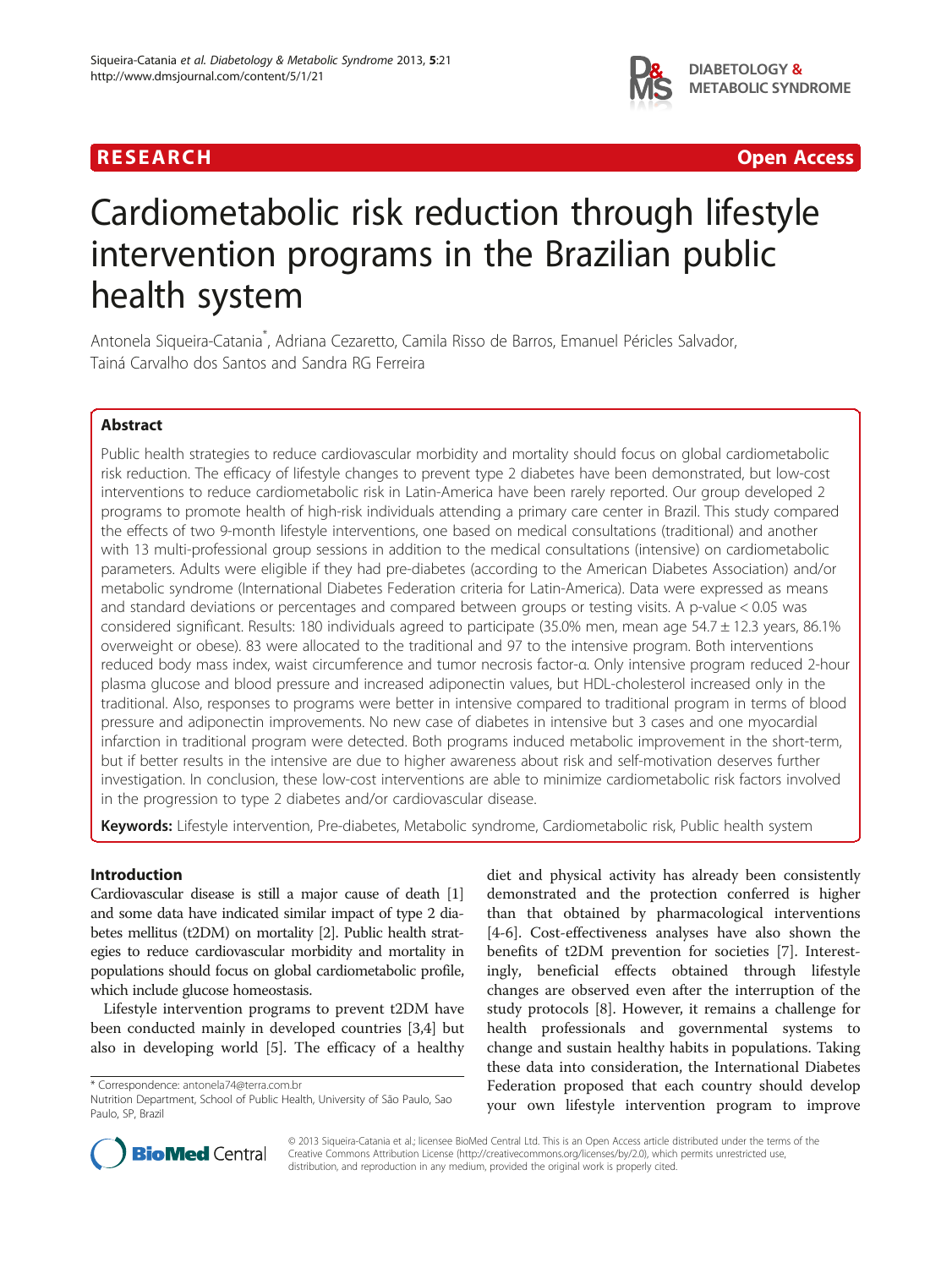<span id="page-1-0"></span>health of individuals at high risk, tailored to local realities [\[6](#page-5-0)].

In Latin America, a high prevalence of traditional cardiovascular risk factors such as hypertension, smoking habit and dyslipidemia are still observed, together with the ongoing obesity and t2DM epidemic [\[9](#page-5-0)]. Despite this scenario, few preventive programs to reduce cardiometabolic risk in the public health system have been developed, and low-cost interventions are urgently needed. Effective lifestyle modification programs should include a multi-professional team, and in this setting of developing countries, optimizing care through interdisciplinary group sessions would be desirable. Also, a larger approach, aiming at global cardiometabolic risk reduction, would reach a higher number of individuals.

We developed two 9-month lifestyle interventions to promote health of high-risk individuals attending a primary care center in Brazil, feasible to be implemented in the public health system: a traditional program based on medical consultations, and an intensive program, which also included interdisciplinary group sessions with a multi-professional team [\[10](#page-5-0)]. Such initiative may represent the first step toward orienting public health programs aimed at improving life habits of Brazilian individuals at cardiometabolic risk.

In addition to classical cardiovascular risk factors, identification of early metabolic disturbances is of great importance in order to direct preventive measures. Once inflammatory cytokines are involved in the genesis of t2DM and atherosclerosis, markers of subclinical inflammation and insulin resistance might be helpful to indicate intervention benefits [[11\]](#page-5-0). The present analysis describes the impact of these intervention programs on several cardiometabolic parameters in high-risk individuals seen by the public health system in Brazil.

# Methods

During 2008 and 2009, adults screened by a questionnaire of risk for t2DM were invited to a clinical examination and an oral glucose tolerance test in the School of Public Health care unit of the University of Sao Paulo, Brazil. These individuals, who seek for assistance under the Brazilian public health system, predominantly have low incomes and schooling. Inclusion criteria were age between 18 and 79 years and the presence of prediabetic conditions and/or metabolic syndrome without diabetes. Individuals with a medical history of neurological or psychiatric disturbances, liver, renal or infectious chronic diseases were excluded. For this interventional study, 438 individuals were screened, 230 were eligible, 50 refused to participate and 180 individuals were included in this convenience sample (Figure 1). Among nonparticipants, there was a predominance of men; however, they did not differ from participants in terms of



sociodemographic, anthropometric or metabolic variables. This study was approved by the local Research Ethics Committee and written consent was obtained from all participants.

Trained staff collected physical activity, dietary and clinical data. Body weight was measured in a digital scale balance, height in a manual stadiometer and body mass index (BMI) calculated. Waist circumference was measured with non-distensible tape in the upright position, according to the WHO recommendation [[12](#page-5-0)]. Blood pressure was measured three times, in a sitting position, by automatic device (Omron model HEM-712C, Omron Health Care, Inc, USA). Mean of the two last measures were considered in analyses.

Dietary data were obtained using three 24-hour recalls and energy intake was estimated. Physical activity domains were assessed by the long version of the international physical activity questionnaire [[13](#page-5-0)]. The Medical Outcome Study 36-item Short Form Health Survey (SF-36) was used to assess quality of life, which includes questions focusing on physical and emotional concerns of daily activities [\(http://www.sf-36.org](http://www.sf-36.org/)).

After overnight fasting, participants were submitted to a 75-g oral glucose tolerance test. Fasting blood samples were collected for plasma glucose and lipid profile. Specimens were aliquoted and stored at −80°C for further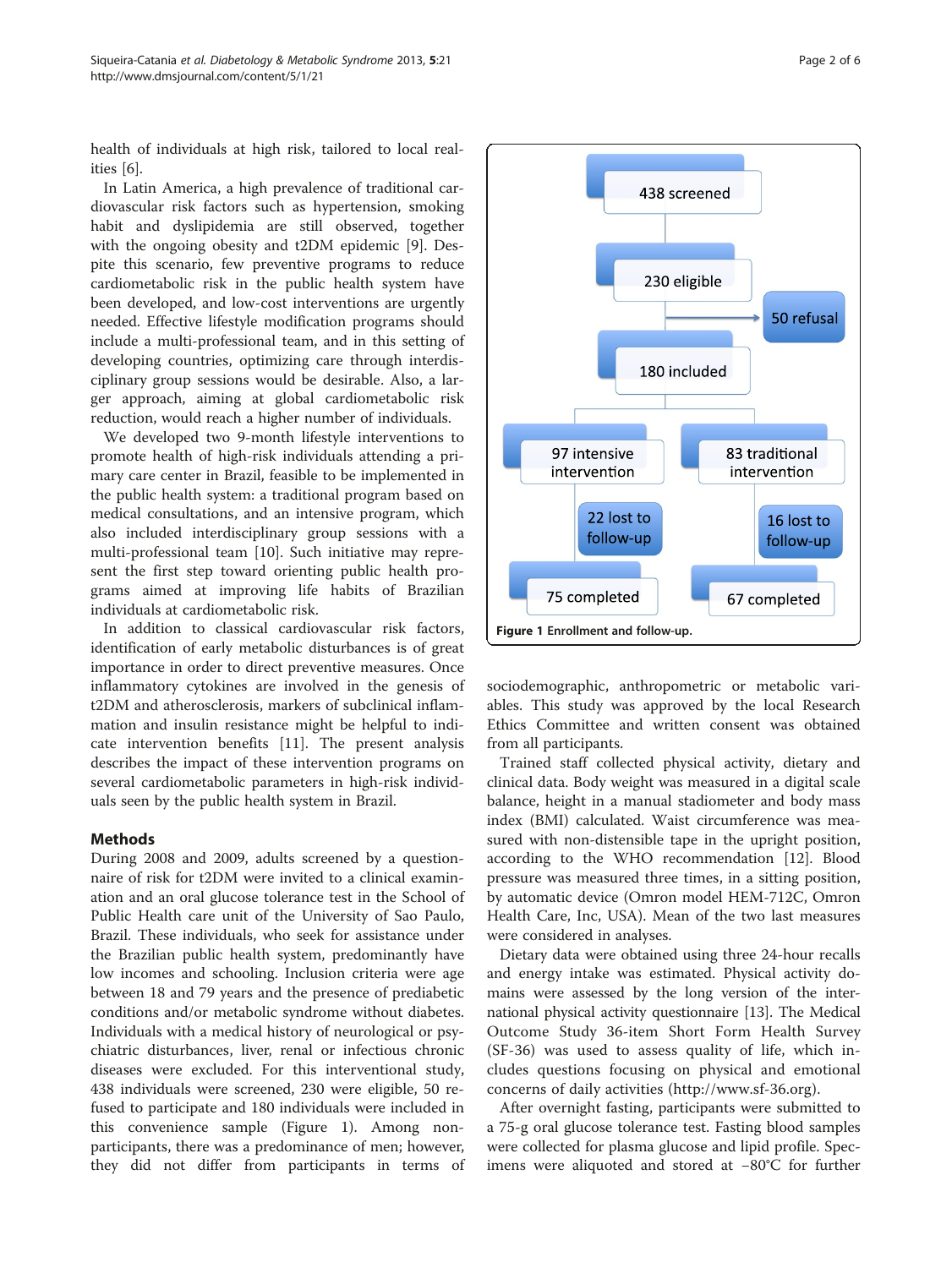determinations. Categories of glucose tolerance were defined according to the American Diabetes Association criteria [\[14](#page-5-0)]. Individuals with prediabetes (impaired fasting glycemia and/or impaired glucose tolerance) or fulfilling metabolic syndrome criteria according to International Diabetes Federation definition for Latin-American populations [\[15](#page-5-0)] were randomly allocated to one of the 9-month lifestyle intervention programs: the traditional or the intensive program. At the end of the follow-up, participants were resubmitted to the same protocol.

In the traditional program, participants received a total of 4 medical consultations with endocrinologist, when counseling for changing living habits was given. In the intensive, they attended the medical consultations plus 13 interdisciplinary group sessions, when topics on healthy diet, physical activity and psychosocial stress management were discussed with a multi-professional team, including a medical doctor, nutritionist, physical educator and psychologist. Every session was conducted with a maximum of 15 participants and had the duration of two hours. Six group sessions occurred during the first two months, when strategies for changing living habits were provided, in addition to practical information. Thereafter, 7 monthly sessions were conducted to reinforce compliance to the skills acquired. Also, telephone calls between sessions aimed at enhancing self-motivation, risk awareness and patient-professional link. Details of the intensive program are described elsewhere [[10\]](#page-5-0).

Plasma glucose was measured by the gluco-oxidase method and lipoproteins enzymatically by automatic analyzer. Insulin, C-reactive protein (CRP) and tumor necrosis factor-α (TNF-α) by immunoenzymatic chemoluminescent assay (commercial kits for IMMULITE, Siemens Healthcare Diagnostics Products Ltd, Llamberis, Gwynedd, United Kingdom) and adiponectin by ELISA (Human Adiponectin ELISA Kit, Millipore Corporation, MA, USA). Homeostasis model assessment (HOMA-IR) was calculated to assess insulin resistance [[16](#page-5-0)].

# Statistical analysis

Dietary, physical activity, clinical and laboratorial data were expressed as means and standard deviations or percentages. Dietary data were processed using the Nutrition Data System® software (Minnesota Nutrition Coordinating Center, USA). ANOVA (analysis of variance) was applied to compare mean levels of variables between groups and testing visits (baseline and 9 months of follow-up) and, for those variables that were different in baseline between groups, ANCOVA (analysis of covariance) was applied to adjust for these differences. Percentages were compared by qui-square. A  $p$ -value <0.05 was considered significant. Statistics were performed using SPSS, version 17.0 for Windows (SPSS Inc., Chicago, Illinois, USA).

# Results

From 180 individuals who agreed to participate, 83 and 97 were allocated to traditional and intensive program, respectively (Figure [1\)](#page-1-0). The main reason for refusals was a short timeframe to attend the health care unit during business hours. Similar proportions of individuals (22.7% in intensive and 19.2% in the traditional,  $p = 0.432$ ) were lost to follow-up. They did not differ according to age, sex distribution or clinical characteristics from those who completed the intervention program.

At baseline, mean age of participants was  $54.7 \pm$ 12.3 years, 35.0% of them were men and 12.8% current smokers. Forty-seven percent of women were postmenopausal. A total of 86.1% were overweight or obese, 61.3% had prediabetes and 89.4% had metabolic syndrome. Individuals allocated to the intensive program had higher frequency of metabolic syndrome, compared to those to the traditional (93.8 *vs.* 84.3%,  $p < 0.05$ ), but they showed comparable frequencies of glucose metabolism disturbances. In baseline, higher mean values of BMI, waist circumference, and diastolic blood pressure were observed in individuals allocated to the intensive program, compared to those to the traditional one (Table [1\)](#page-3-0). They had also higher mean CRP and lower adiponectin concentrations.

In the group sessions of the intensive program, mean rate of participation was 64%. After 9 months, a higher proportion of individuals practiced the minimum of 150 minutes of physical activity per week in intensive program as compared to traditional (25.9 vs. 8.3%,  $p < 0.01$ ). Energy intake reduced significantly in both groups of interventions, but response to intensive program was more pronounced (Table [1\)](#page-3-0). Smoking habit reductions were not observed in the intensive (14.4% of smokers at baseline *vs.* 13.3% after 9 months,  $p = 0.896$ ) nor in the traditional program (10.8% of smokers at baseline *vs.* 10.8% after 9 months,  $p = 0.999$ ).

Both interventions induced reductions in BMI, waist circumference and TNF-α concentration (Table [1](#page-3-0)). However, only in the intensive program, diastolic blood pressure levels, 2-hour plasma glucose and adiponectin concentrations improved significantly (Table [1](#page-3-0)). HDLcholesterol concentrations increased only in the traditional program (Table [1\)](#page-3-0).

Comparing the responses to the interventions, the intensive program showed better results in terms of blood pressure and adiponectin values (Table [1](#page-3-0)). The percent improvement in blood pressure levels was significantly higher in the intensive than in the traditional program (Figure [2\)](#page-3-0), as was the increase in adiponectin concentrations (intensive: 51.6 *vs.* traditional: 6.8%,  $p < 0.001$ ).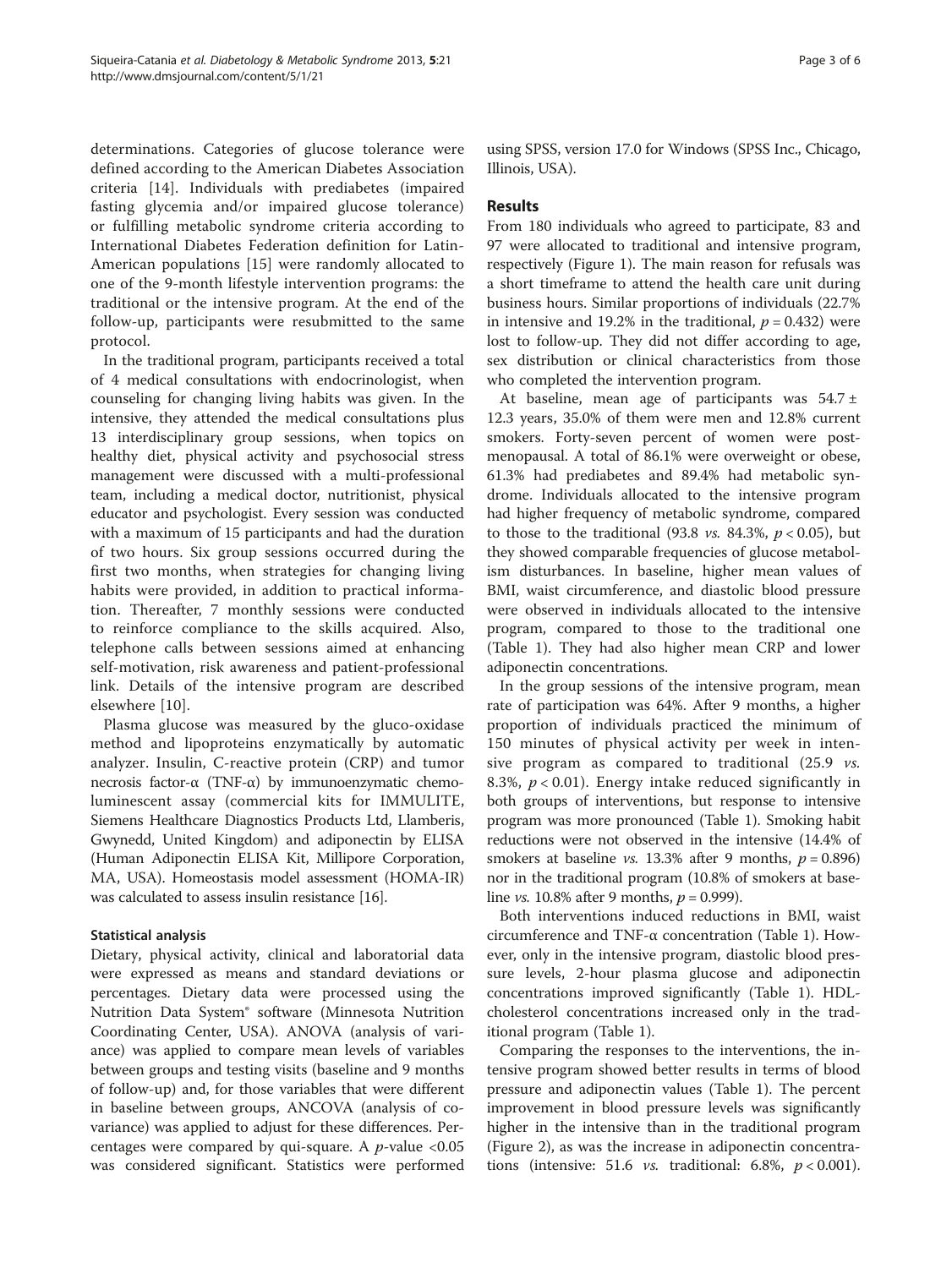|                                 | Intensive        |                  |         | <b>Traditional</b> |                    |         | p                                        |
|---------------------------------|------------------|------------------|---------|--------------------|--------------------|---------|------------------------------------------|
|                                 | <b>Baseline</b>  | 9 months         | p       | <b>Baseline</b>    | 9 months           | p       | <i>(intensive</i><br>VS.<br>traditional) |
| Energy intake (kcal)            | $1870 \pm 77$    | $1519 \pm 64$    | < 0.001 | $1735 \pm 83$      | $1539 \pm 70$      | < 0.001 | 0.043                                    |
| Body mass index ( $kg/m2$ )     | $31.7 \pm 5.7$   | $31.0 \pm 5.7$   | < 0.001 | $29.9 \pm 5.8$ **  | $29.4 \pm 5.4***$  | 0.002   | 0.510                                    |
| Waist circumference (cm)        | $103.6 \pm 11.9$ | $101.0 \pm 10.7$ | < 0.001 | $98.6 \pm 13.5$ ** | $97.3 \pm 12.8$ ** | 0.036   | 0.053                                    |
| Systolic blood pressure (mmHq)  | $136.3 \pm 17.4$ | $132.2 \pm 19.1$ | 0.060   | $134.3 \pm 17.8$   | $134.7 \pm 18.9$   | 0.994   | 0.037                                    |
| Diastolic blood pressure (mmHg) | $84.2 \pm 10.0$  | $79.6 \pm 8.5$   | < 0.001 | $80.3 \pm 9.9***$  | $79.7 \pm 8.1$     | 0.933   | < 0.001                                  |
| Fasting plasma glucose (mg/dL)  | $99.4 \pm 12.1$  | $96.7 \pm 12.1$  | 0.072   | $99.1 \pm 11.0$    | $98.4 \pm 12.8$    | 0.646   | 0.262                                    |
| 2-h plasma glucose (mg/dL)      | $121.2 \pm 27.6$ | $114.1 \pm 28.5$ | 0.047   | $115.1 \pm 26.9$   | $114.2 \pm 30.3$   | 0.991   | 0.088                                    |
| Fasting insulin (µUI/mL)        | $10.4 \pm 6.9$   | $8.8 \pm 6.7$    | 0.089   | $9.9 \pm 6.8$      | $7.8 \pm 5.9$      | 0.019   | 0.569                                    |
| <b>HOMA-IR</b>                  | $2.55 \pm 1.75$  | $2.10 \pm 1.61$  | 0.059   | $2.44 \pm 1.79$    | $1.96 \pm 1.65$    | 0.059   | 0.904                                    |
| Total cholesterol (mg/dL)       | $201.8 \pm 39.8$ | $197.6 \pm 39.9$ | 0.258   | $195.9 \pm 44.6$   | $193.6 \pm 46.9$   | 0.370   | 0.748                                    |
| HDL-cholesterol (mg/dL)         | $42.7 \pm 11.8$  | $45.5 \pm 12.6$  | 0.058   | $41.7 \pm 11.8$    | $45.3 \pm 12.3$    | 0.011   | 0.563                                    |
| Triglycerides (mg/dL)           | $151.4 \pm 66.5$ | $144.7 \pm 51.6$ | 0.568   | $150.4 \pm 68.4$   | $152.7 \pm 87.8$   | 0.725   | 0.245                                    |
| Adiponectin (ng/mL)             | $11.6 \pm 7.2$   | $15.7 \pm 9.7$   | 0.018   | $18.1 \pm 17.6$ ** | $18.2 \pm 17.1$    | 0.999   | 0.030                                    |
| $TNF-a$ (ng/mL)                 | $12.6 \pm 6.2$   | $11.0 \pm 7.2$   | 0.017   | $12.4 \pm 7.2$     | $10.6 \pm 5.3$     | 0.004   | 0.634                                    |
| C-reactive protein (mg/dL)      | $0.60 \pm 0.56$  | $0.58 \pm 0.56$  | 0.963   | $0.42 \pm 0.49$ ** | $0.30 \pm 0.34***$ | 0.084   | 0.132                                    |

<span id="page-3-0"></span>Table 1 Baseline and 9-month clinical and laboratory data and their changes according to the type of intervention (IP: intensive and TP: traditional)

Data expressed as means and standard deviations.

Statistical analysis: repeated measures ANOVA or ANCOVA.

 $*$  p < 0.05;  $**$ p < 0.001 vs. intensive.

BMI: body mass index; WC: waist circumference; TNF: tumor necrosis factor.

Also, the decrease in plasma glucose levels was higher in intensive, although difference did not reach statistical significance (fasting plasma glucose: 4.0 in intensive *vs.* 1.0% in traditional,  $p = 0.092$ ; 2-hour glucose: 5.8 in intensive *vs.* 2.6% in traditional,  $p = 0.102$ ). Other parameters showed similar changes between groups.

No new case of t2DM was detected in intensive program but three in the traditional during the follow-up



and one non-fatal myocardial infarction occurred among individuals from the traditional program.

# **Discussion**

This real-life prevention study showed that 9-month lifestyle interventions in high-risk adults treated under the public health system of a developing country were able to change their cardiometabolic risk profile. This is of great interest since our low-cost interventions [[10\]](#page-5-0) may be useful for Brazilian public health system and for other countries with similar realities. Our findings are in agreement with previous efficacy trials, in which lifestyle modifications were associated with diabetes prevention [[2-4](#page-5-0)]. In comparison to a doctor-centered intervention (traditional program), an interdisciplinary approach considering also psychosocial aspects of the individuals may result in better outcomes in the long term.

In research setting, trials on t2DM prevention conducted in developed world [\[3,4](#page-5-0)] and other developing countries [[5\]](#page-5-0) proved the efficacy of lifestyle intervention programs. Noteworthy, the Indian experience [\[5](#page-5-0)], tailored to middle-class population, showed a lower cumulative incidence of diabetes in the intensive intervention, when compared to the control group, after 3 years of follow-up  $(55.0\% \text{ vs. } 39.3\%; \text{ p} < 0.05)$ . Afterwards, International Diabetes Federation have encouraged the development of t2DM preventive programs, and realistic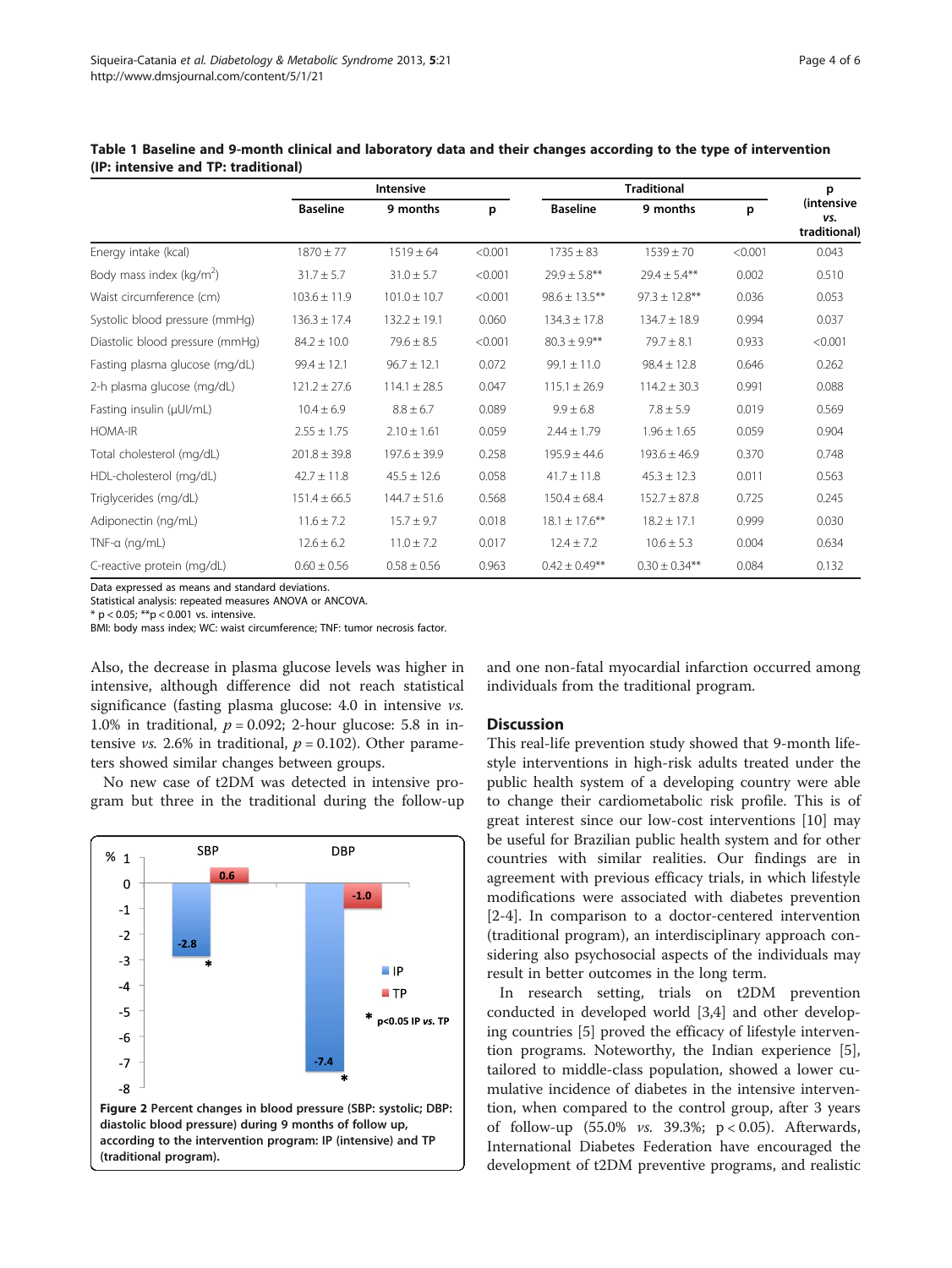interventions have been implemented in Europe through the DE-Plan (Diabetes in Europe: Prevention using Lifestyle, Physical Activity and Nutritional intervention Project) and the IMAGE project [\[17,18\]](#page-5-0).

Trying to meet these IDF recommendations, we developed two modalities of intervention and compared them in the short-term: a traditional, based on medical consultations with endocrinologist, and an intensive, which also had the interdisciplinary group sessions. Both were effective to reduce energy intake, BMI and waist circumference, and even though these were modest changes, a beneficial impact on cardiometabolic risk factors could be observed. Our patients allocated to the intensive program showed a more severe metabolic condition, but apart from worse baseline characteristics, they showed greater benefits compared with the traditional, reinforcing the role of the multiprofessional team and group approach in changing living habits.

Intensive program was more effective than the traditional one to reduce blood pressure levels. These findings were mostly attributed to improvements in compliance with anti-hypertensive medication, possibly as a consequence of higher awareness about their risks. Systemic hypertension is an important cardiometabolic risk factor, so this result has the potential to impact mortality rates in the long term. Analysis of a program implemented in Greek population, with the purpose of preventing t2DM in the clinical setting, also found improvement in systolic blood pressure as a secondary goal [\[19\]](#page-5-0).

The pathogenetic role of adipocytokines as mediators of obesity-induced insulin resistance and promoters of endothelial dysfunction predisposing individuals to atherosclerosis has been demonstrated [[11](#page-5-0)]. In contrast, adiponectin is shown to improve insulin sensitivity and its concentration is lower in obese than in lean subjects [[20\]](#page-5-0). In our study, even a modest weight loss, induced by changes in diet and physical activity, was capable to improve biomarkers of insulin resistance in the shortterm. After 9 months of follow-up, our sample obtained favorable changes in TNF-α and adiponectin concentrations which may have triggered HOMA-IR reductions. Additionally, the intensive program showed to be more effective to promote the desirable elevation in adiponectin. We speculate that these benefits could translate into reductions in t2DM and cardiovascular disease incidence in the long-term.

Similar to our intervention, the GOAL trial implemented a low-cost lifestyle intervention to prevent t2DM [\[21\]](#page-5-0). Individuals at high cardiometabolic risk were submitted to 6 group sessions, in which counseling for changing living habits were given by a nurse during a period of 8 months. In contrast, our approach had a higher number of sessions and involved a multiprofessional team, including a psychologist focusing on emotional aspects. In the GOAL trial,

the conversion rate to t2DM after 3 years was 12%, an intermediate value between 9% obtained in the intensive intervention and 20% in the control group of the Diabetes Prevention Study [[3](#page-5-0)]. In our study, after 9 months, only three patients from the traditional program progressed to DM and none in the intensive. Although the short duration of our study and sample size did not allow assessing incidence rates, this result may anticipate a protective effect.

The rate of participation on group sessions (64%) was considered satisfactory, provided that patients were adults and sessions were conducted during the business hours. We speculate that the presence of a mental health professional in the team improved compliance, once psychiatric disorders are known to interfere with treatment outcomes [[22](#page-5-0)]. Also, our group has already reported improvements in quality of life in those who participated in the intensive program: role-emotional domain of SF-36 improved in intensive but not in traditional program; and in addition, some positive changes in domains of quality of life correlated to better metabolic outcomes [[23\]](#page-5-0). These results could have impacted self-motivation to adhere with lifestyle changes proposed during the group sessions.

Our study has some limitations. The small sample size and short duration of follow-up did not allow analysis of t2DM or cardiovascular events incidence. Extrapolation to other populations from other developing countries is not possible, but could be tested. At last, it is noteworthy that our reference group was not an ideal control group, considering that medical consultation with an endocrinologist is not commonly available in primary care units. This could have somehow limited the detection of more pronounced differences between modalities of interventions, minimizing the real impact of the intensive intervention in changing living habits.

In summary, both programs, developed to reduce cardiometabolic risk of individuals attending public health system in Brazil, improved metabolic status in the short-term, and the multiprofessional team and group approach induced some better results. We call attention to the potential of these low-cost interventions, feasible in the clinical setting, to promote health of high-risk individuals and maybe slow their progression to t2DM and/or cardiovascular disease.

#### Competing interests

The authors declare that they have no conflict of interest.

#### Authors' contributions

SCA carried out the traditional and intensive intervention, participated in data collection, statistical analysis and has written the manuscript. CA carried out the intensive intervention, participated in data collection and helped writting the manuscript. BCR carried out the intensive intervention, participated in data collection and helped writting the manuscript. SEP carried out the intensive intervention and did the statistical analysis. STC carried out the intensive intervention and participated in data collection.